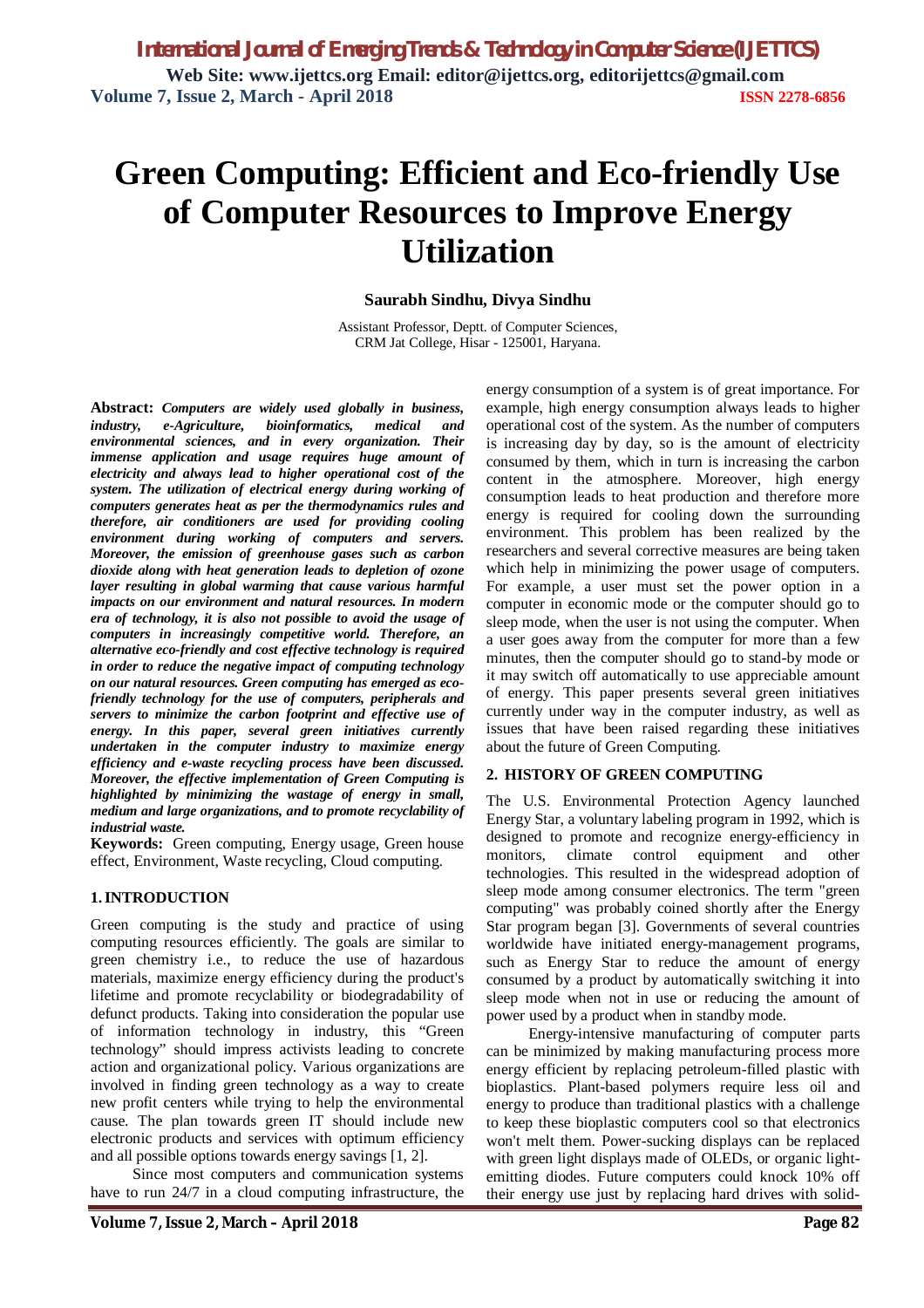state or flash, memory, which has no watt-hungry moving parts.

There are several organizations providing certificates to green technology. Vendors are based on their product quality, material, life of the product and recycling capabilities. In future such certifications together with recommendations and government regulations will put more pressure on vendors to use green technology and reduce impact on environment.

# **3. COMPANIES USING GREEN COMPUTING TECHNOLOGY**

Many companies have started manufacturing environmentally friendly products using a range of cleancomputing strategies. The major companies following green computing protocols are described in this section.

**3.1**. **VIA Technologies:** It is a Taiwanese company that manufactures motherboard chipsets, CPUs, and other computer hardware, introduced its initiative for "green computing" in 2001. With this green vision, the company has been focusing on power efficiency throughout the design and manufacturing process of its products. Its environment-friendly products are manufactured using a range of clean-computing strategies and the company is striving to educate markets on the benefits of green computing for the sake of the environment as well as productivity and overall user experience.

# **3.1.1. Carbon-free computing**

One of the goals of VIA Technologies is to reduce the "carbon footprint" of users, the amount of greenhouse gases produced, measured in units of carbon dioxide  $(CO_2)$ . Green house gases naturally blanket the Earth and are responsible for its more or less stable temperature. An increase in the concentration of the main greenhouse gases i.e., carbon dioxide, methane, nitrous oxide and fluorocarbons, is believed to be responsible for Earth's increasing temperature, which could lead to severe floods and droughts, rising sea levels, and other environmental effects, affecting both life and the world's economy [4]. VIA aims to offer the world's first PC products certified carbon free, taking responsibility for the amounts of  $CO<sub>2</sub>$ they emit.

 Another goal of VIA's green-computing initiative is the development of energy-efficient platforms for lowpower, small-form-factor (SFF) computing devices. The company works with environmental experts to calculate the electricity used by the device over its lifetime, generally three years. From this data, one can conclude how much carbon dioxide the device will emit into the atmosphere during its operation. This estimate will serve as an indicator and the company will pay regional organizations for the offsetting of the emissions. This offsetting of carbon dioxide can be achieved in different ways:

(i) One way is to plant trees that absorb  $CO<sub>2</sub>$  as they grow, in the region in which the processors were purchased. The necessary amount of trees per processor is represented by VIA's TreeMark rating system.

- **(ii)** VIA promotes the use of alternative energy sources such as solar power, so that power plants wouldn't need to burn as much fossil fuels, thereby reducing the amount of energy used.
- **(iii)** Wetlands also provide a great service in sequestering some of the carbon dioxide emitted into the atmosphere. Although they make up only 4 to 6% of the Earth's landmass, wetlands are capable of absorbing 20 to 25% of the atmospheric carbon dioxide. VIA is working closely with organizations responsible for preserving wetlands and other natural habitats and others who support extensive recycling programs for ICT equipment. The amount paid to these organizations will be represented by a proportion of the carbon-free product's price.
- **(iv)** In 2005, the company introduced the VIA C7-M and VIA C7 processors that have a maximum power consumption of 20 watts (W) at 2.0 GHz and an average power consumption of one watt. These energyefficient processors produce over four times less carbon during their operation and can be efficiently embedded in solar-powered devices [5].

**3.2**. **Dell company:** Carbon emissions control has been a key issue for many companies who have expressed a firm commitment to sustainability. Dell is a good example of a company with a green image, known for its free worldwide product-recycling program. Dell's Plant a Tree for Me project allows customers to offset their carbon emissions by paying an extra \$ 2 to \$ 4, depending on the product purchased.

**3.3. AMD:** A global microprocessor manufacturer is also working toward reducing energy consumption in its products, cutting back on hazardous waste and reducing its eco-impact. The company's use of silicon-on-insulator (SOI) technology in its manufacturing and strained silicon capping films on transistors (known as - dual stress liner technology), have contributed to reduced power consumption in its products.

**3.4. Intel:** The world's largest semiconductor maker, uses virtualization software, a technique that enables Intel to combine several physical systems into a virtual machine that runs on a single, powerful base system, thus significantly reducing power consumption.

Intel has also joined Google, Microsoft and other companies in the launch of the Climate Savers Computing Initiative that commits businesses to meet the Environmental Protection Agency's Energy Star guidelines for energy-efficient devices.

**3.5**. **Google Inc:** With the aid of a self-styled ultra-efficient evaporative cooling technology, Google Inc. has been able to reduce its energy consumption to 50% of that of the industry average.

**3.6**. **Advanced Power Management**: It is a joint venture of Intel and Microsoft that allows a computer's BIOS to control power management functions in a computer.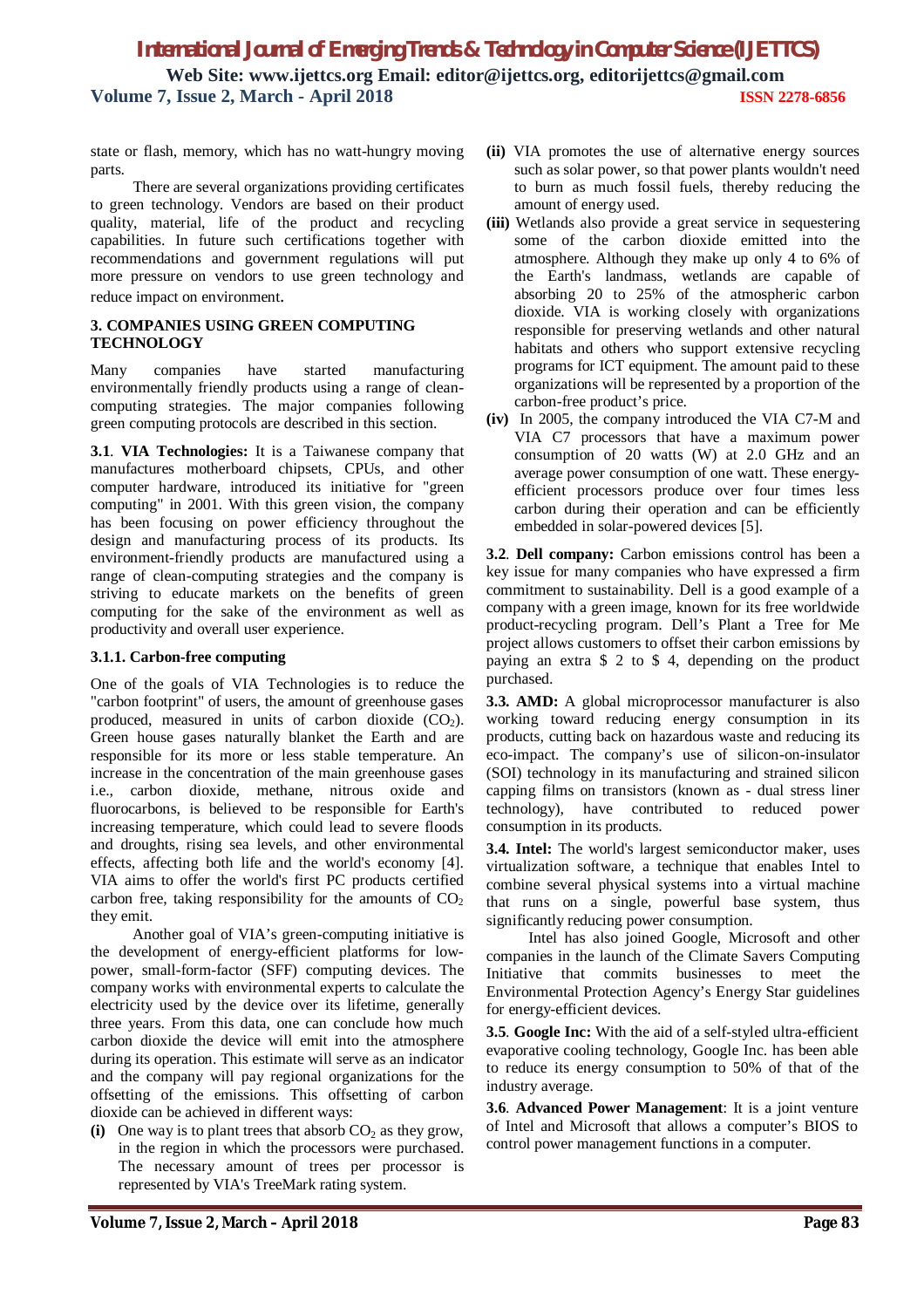# **4. STEPS FOR ADOPTION OF GREEN COMPUTING**

The adoption of the following strategies will strengthen the concept and policy of green computing.

# **4.1. Develop a sustainable green computing plan**

Discuss with the business leaders the elements that should be factored into such a plan, including organizational policies and checklists. Such a plan should include recycling policies, recommendations for disposal of used equipment, government guidelines and recommendations for purchasing green computer equipment. Green computing best practices and policies should cover power usage, reduction of paper consumption as well as recommendations for new equipment and recycling of old machines.

# **4.2**. **Recycling of outdated computers**

Discard used or unwanted electronic equipment in a convenient and environmentally responsible manner. Computers have toxic metals and pollutants that can emit harmful emissions into the environment [6]. Never discard computers in a landfill. Recycle them instead through manufacturer programs such as HP's Planet Partners recycling service or recycling facilities in your community or donate still-working computers to a non-profit agency.

# **4.3. Make environmentally sound purchase decisions**

While buying a monitor, one should keep in mind one's requirements as a 17-inch monitor uses 40% more energy than a 14-inch monitor. Also, the higher the resolution, the more energy it needs. Ink-jet printers, though a little slower than laser printers, use 80 to 90% percent less energy. Thus, choice should be made wisely.

Consumers should purchase Electronic Product Environmental Assessment Tool (EPEAT) registered products. EPEAT is a procurement tool promoted by the nonprofit Green Electronics Council to help institutional purchasers evaluate, compare and select desktop computers, notebooks and monitors based on environmental attributes. It provides a clear, consistent set of performance criteria for the design of products. EPEAT recognizes manufacturer efforts to reduce the environmental impact of products by reducing or eliminating environmentally sensitive materials, designing for longevity and reducing packaging materials

# **4.4. Reduce paper consumption**

There are many easy ways to reduce paper consumption: email, electronic archiving, use the track changes feature in electronic documents, rather than redline corrections on paper. For taking print of documents, make sure to use both sides of the paper, recycle regularly, use smaller fonts and margins, and selectively print required pages.

# **4.5. Conserve energy**

Turn off your computer when you are not going to use it for an extended period of time. Turn on power management features during shorter periods of inactivity. Power management allows monitors and computers to enter lowpower states when sitting idle. Turn off the computer when

the period of inactivity is more. The computer or monitor awakens from its low power sleep mode in seconds by simply hitting the keyboard or moving the mouse. Power management tactics can save energy and help protect the environment. Activating the power management features on your computer saves energy and money while helping the environment. Computer's Sleep and Hibernate settings are two of the most effective ways to make computer more environment-friendly.

- **Sleep mode:** It allows the monitor to fall asleep after idling for some time period is another easily employed method for improving energy efficiency. When a monitor falls asleep or enters a "stand by" mode, it enters a low power consumption state [7]. It saves 60-70% of electricity. The monitor screen will be blank, with no light emitting from it.
- **Hibernate mode:** The hibernate mode goes one step further than standby mode by completely powering off the computer. Invoking the hibernate mode causes the memory state to be saved onto the hard disk before powering down. When coming out of hibernate mode, the computer restores the memory state, returning the computer to its pre-hibernate state. A desktop computer will consume approximately 3 watts in hibernate mode vs 5 watts for standby. A disadvantage of the hibernate mode is that it takes slightly longer to enter and exit hibernate than standby, the result of saving and restoring the memory state to and from the disk.
- **Screen savers:** One of the simplest and most familiar power saving methods is the proper use of screen savers. The typical graphical screen saver, originally designed to minimize "burn-in" of computer monitors, actually increases power consumption rather than using a 3D graphics screen saver, and with screen burn-in no longer a concern, power use easily can be reduced by disabling screen savers. In this way, power consumed by intensive graphics is eliminated, leading to the monitor "falling asleep" after a period of idling, automatically conserving still more power. Therefore, switch off the computer and restart it again as and when required.
- **System Standby mode:** Standby is a mode the computer, monitor, or other device enters when idle for too long. This mode helps conserve power when a computer or computer device is not in use without having to sacrifice the time it would take to turn off and on the computer. When in standby, the computer or monitor has a solid of flashing light, indicating that there is still power but the computer is in Standby. To resume, wake, or wake up a computer in Standby mode move the mouse, press a key on the keyboard, or press the power button on the computer without holding it down for more than a few seconds.

# **4.6. Other techniques to improve energy efficiency**

Organic light-emitting diodes should be used instead of the regular monitors. The manufacturing of disks and boxes needed for video games takes up a lot of resources. Video game manufacturers can offer their games online for download, leading to reduction in e-waste. This move can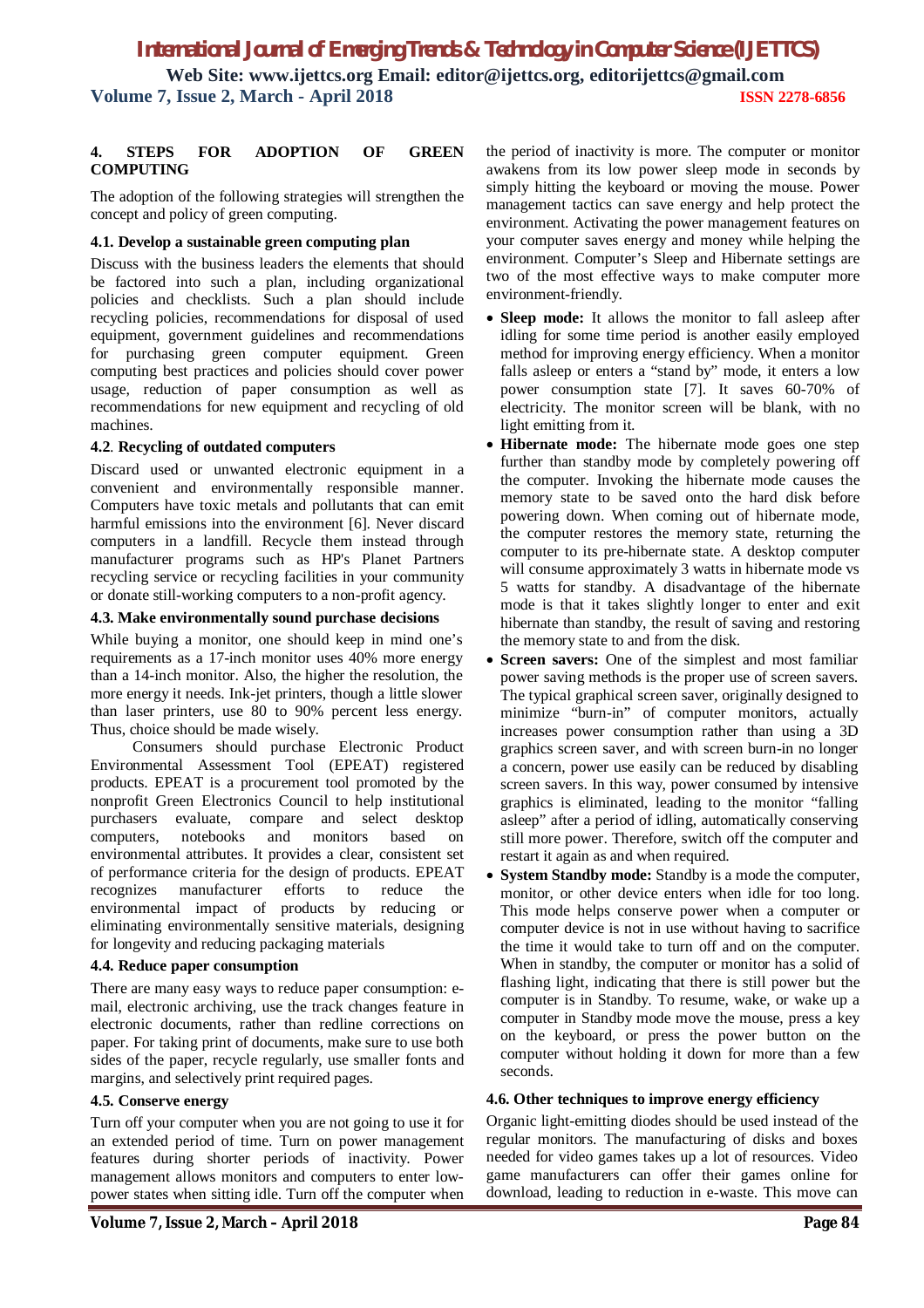also cut down on the transportation/shipping cost. Data centers can potentially improve their energy and space efficiency through techniques such as storage consolidation and virtualization. Under-volting is a process in which both the amount of heat and electricity consumed is managed manually by the user by adjusting voltage supplied to the user [8]. SpeedStep technology can also be put to practice to automatically manage the power consumption of a computer.

# **5. APPROACHES TO IMPLEMENT GREEN COMPUTING**

Following approaches are helpful in implementation the concept of green computing. These various approaches include virtualization, power management, power supply, storage, displays, materials recycling, telecommuting, cloud computing and data compression.

# **5.1. Virtualization**

Computer virtualization is the process of running two or more logical computer systems on one set of physical hardware. One of the primary goals of almost all forms of virtualization is making the most efficient use of available system resources. With energy and power costs increasing as the size of information technology (IT) infrastructures grow, holding expenses to a minimum is quickly becoming a top priority for many IT organizations. Virtualization has helped in that respect by allowing organizations to consolidate their servers onto fewer pieces of hardware, which can result in sizable cost savings. The data center is where virtualization can have the greatest impact and there where many of the largest companies in the virtualization space are investing their resources.

The concept originated with the IBM mainframe operating systems of the 1960s, but was commercialized for x86-compatible computers only in the 1990s. With virtualization, a system administrator could combine several physical systems into virtual machines on one single, powerful system, thereby unplugging the original hardware and reducing power and cooling consumption [9]. Several commercial companies and open-source projects now offer software packages to enable a transition to virtual computing. Intel corporation and AMD have also built proprietary virtualization enhancements to the x86 instruction set into each of their CPU product lines, in order to facilitate virtualized computing.

Virtualization also fits in with the idea of "Green Computing"; by consolidating servers and maximizing CPU processing power on other servers, you are cutting costs (saving money) and taking less of a toll on our environment. Storage virtualization uses hardware and software to break the link between an application, application component, system service or whole stack of software and the storage subsystem. This allows the storage to be located just about anywhere, on just about any type of device, replicated for performance reasons, replicated for reliability reasons or for any combination of the above.

In the past, it was necessary for each computer system to have its own storage to function. Storage

virtualization makes it possible for systems to access a shared storage subsystem. It also means that copies of data that are used to be stored on every computer's disks can now be stored once in the shared storage subsystem. It's clear that this approach would reduce the number of storage devices needed, the amount of power required, the heat produced and would reduce the operational and administrative costs of back up, archival storage. Since the link between the application and the actual storage device is broken by storage virtualization software, the device can be selected based upon what's most appropriate. Applications and data that are accessed frequently can be stored on high speed, expensive devices that consume more power. Applications and data that are accessed less frequently can be stored on lower speed, less expensive devices that consume less power. Rarely accessed applications and data can be migrated to archival storage devices that result in the lowest cost and require the lowest power consumption.

# **5.2. Power management**

Power management for computer systems are desired for many reasons, particularly, (i) to prolong battery life for portable and embedded systems, (ii) reduce cooling requirements, (iii) reduce noise, and (iv) to reduce operating costs for energy and cooling. Moreover, lower power consumption also means lower heat dissipation, which increases system stability and less energy use, which saves money and reduces the impact on the environment [10].

- The Advanced Configuration and Power Interface (ACPI), an open industry standard, allows an operating system to directly control the power saving aspects of its underlying hardware. This allows a system to automatically turn off components such as monitors and hard drives after set periods of inactivity. In addition, a system may hibernate, where most components (including the CPU and the system RAM) are turned off. ACPI is a successor to an earlier Intel-Microsoft standard called Advanced Power Management, which allows a computer's BIOS to control power management functions.
- Some programs allow the user to manually adjust the voltages supplied to the CPU, which reduces both the amount of heat produced and electricity consumed. This process is called under-volting. Some CPUs can automatically under-volt the processor depending on the workload; this technology is called "SpeedStep" on Intel processors, "PowerNow!"/"Cool'n'Quiet" on AMD chips, LongHaul on VIA CPUs, and LongRun with Transmeta processors.

The power management for microprocessors can be done over the whole processor, or in specific areas. With dynamic voltage scaling and dynamic frequency scaling, the CPU core voltage, clock rate or both, can be altered to decrease power consumption at the price of slower performance. This is sometimes done in real time to optimize the power-performance trade off. Newer Intel Core processors support ultra-fine power control over the function units within the processors.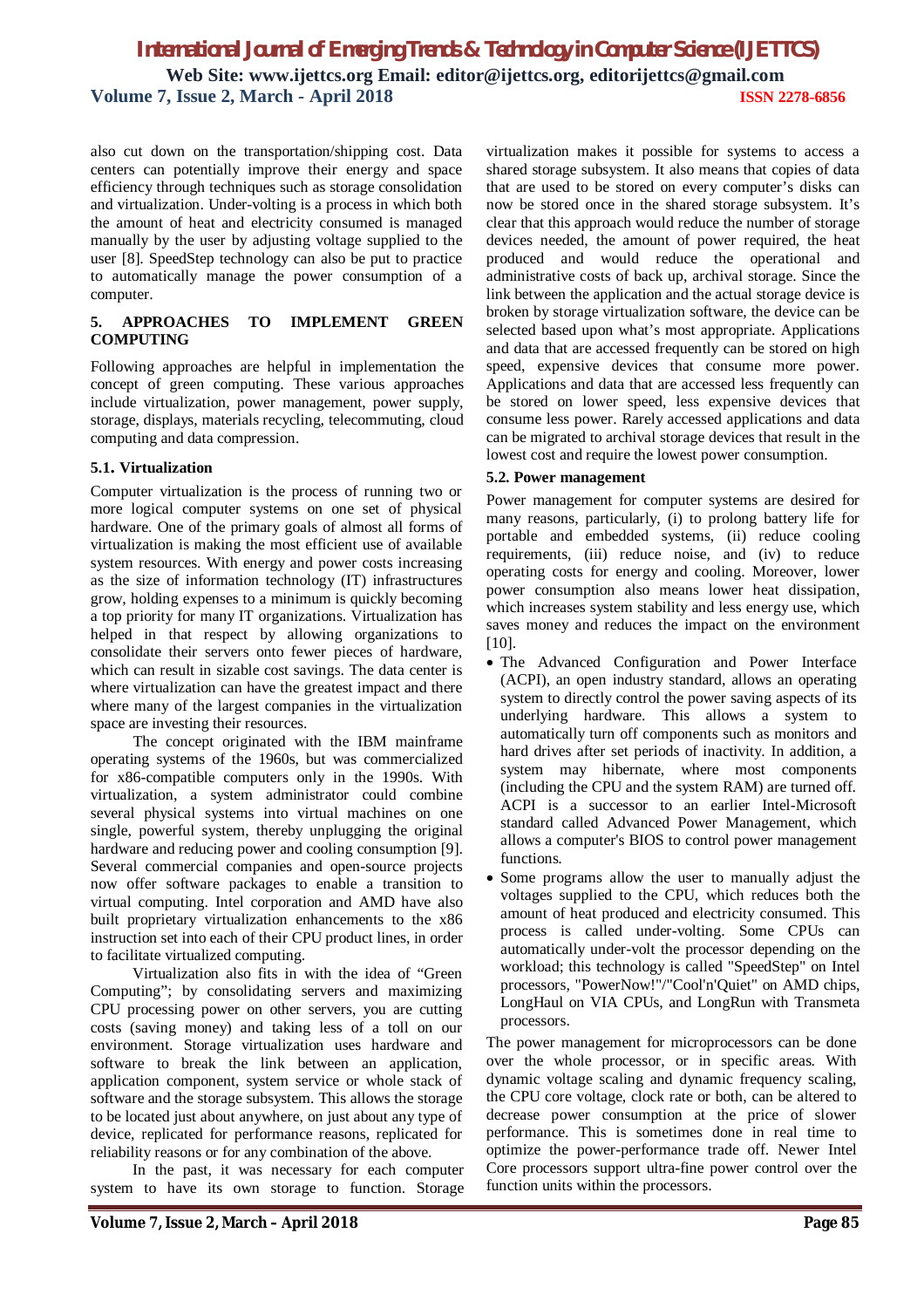# **5.3. Power supply**

Power supplies in most computers aren't designed for energy efficiency. In fact, most computers drain more power than they need during normal operation, leading to higher electrical bills and a more dire environmental impact. The 80 Plus program is a voluntary certification system for power-supply manufacturers. If a PSU (Power Supply Unit) meets the certification, it will use only the power it needs at a given load. For example, if the PC requires only 20% of the total power of a 500-watt PSU, the system will consume no more than 100 watts. Only when the PC requires full power will the PSU run at the full wattage load. An 80 Plus power supply can save about 85 kilowatt hours per PC, per year. In many ways, it's the heart of a green PC, since it manages the power for all the other components. It also has the most dramatic effect on your energy bill. Moreover, all 80 Plus power supplies are also lead-free and RoHS compliant.

#### **5.4. Storage capacity and performance**

There are three options available, all of which vary in cost, performance and capacity. The most conventional option is the 3.5" desktop hard drive. Recently, major drive manufacturers have begun to focus on reduced power consumption, resulting in such features as the reduced RPM low-power idle mode with fixed rotation speed for reduced power consumption. The advantages of this route are the highest possible capacity, the best performance (out of the highest-end solid-state drives).

The second option, which also lends itself to affordability, is to use a 2.5" laptop hard drive. These consume less power than larger disks as a result of their smaller platters, smaller motors and firmware that is already optimized for power consumption versus most 3.5" hard disks. With capacities up to 320 GB, reasonable capacity is well within reach, although the price is substantially higher than an equivalent 3.5" disk. With a green system aimed at light use, a 120 GB or 160 GB laptop drive is a very affordable, lower-power alternative to a  $3.5$ " disk.

The lowest power option is to use a solid state hard drive (SSD), which typically draw less than one-third the power of a 2.5" disk. The latest, highest-performance SSDs are very fast but extremely expensive and currently top out at only 64GB. That's adequate for light use, but wholly inadequate for gamers, video editing and other heavy uses. More affordable SSDs are available in larger capacities, but are not cheap and typically have slow write performance, which limits their practical utility.

Smaller form factor (e.g. 2.5 inch) hard disk drives often consume less power than physically larger drives. Unlike hard disk drives, solid-state drives store data in flash memory or DRAM. With no moving parts, power consumption may be reduced somewhat for low capacity flash based devices. Even at modest sizes, DRAM based SSDs may use more power than hard disks, (e.g., 4 GB i-RAM uses more power and space than laptop drives). Flash based drives are generally slower for writing than hard disks.

#### **5.5. Displays on the monitors**

LCD monitors typically use a cold-cathode fluorescent bulb to provide light for the display. Some newer displays use an array of light-emitting diodes (LEDs) in place of the fluorescent bulb, which reduces the amount of electricity used by the display. LCD monitors uses three times less when active, and ten times less energy when in sleep mode. LCDs are up to 66% more energy efficient than CRTs. LCDs are also upwards of 80% smaller in size and weight, leading to fuel savings in shipping [11]. LCDs produce less heat, which means less AC will be needed to keep cool. LCD screens are also easier on the eyes. Their lower intensity and steady light pattern result in less fatigue versus CRTs. A newer LCD draws 40-60 W maximum in a modest 19", 20" or 22" size. That number grows close to 85 W or 100 W maximum for a 24" unit. Drop them down to standby or turn them off entirely when not using them to minimize power consumption. By comparison, a 21" CRT typically uses more than 120 W, more than double the power of a typical 22" LCD.

# **5.6. Recycling of materials**

Obsolete computers are a valuable source for secondary raw materials, if treated properly, however if not treated properly they are a major source of toxic materials and carcinogens. Rapid technology change, low initial cost and even planned obsolescence have resulted in a fast growing problem around the globe. Technical solutions are available but in most cases a legal framework, a collection system, logistics and other services need to be implemented before a technical solution can be applied. Electronic devices, including audio-visual components (televisions, VCRs, stereo equipment), mobile phones and other hand-held devices and computer components, contain valuable elements and substances suitable for reclamation, including lead, copper and gold. They also contain a plethora of toxic substances, such as dioxins, PCBs, cadmium, chromium, radioactive isotopes and mercury. Additionally, the processing required reclaiming the precious substances (including incineration and acid treatments) release, generating and synthesizing further toxic by-products.

Computer recycling refers to recycling or reuse of a computer or electronic waste. This can include finding another use for the system (i.e., donated to charity) or having the system dismantled in a manner that allows for the safe extraction of the constituent materials for reuse in other products. Additionally, parts from outdated systems may be salvaged and recycled through certain retail outlets and municipal or private recycling centers.

[1] Recycling of computing equipment can keep harmful materials such as lead, mercury and hexavalent chromium out of landfills, but often computers gathered through recycling drives are shipped to developing countries where environmental standards are less strict than in North America and Europe. The Silicon Valley Toxics Coalition estimates that 80% of the post-consumer e-waste collected for recycling is shipped abroad to countries such as China,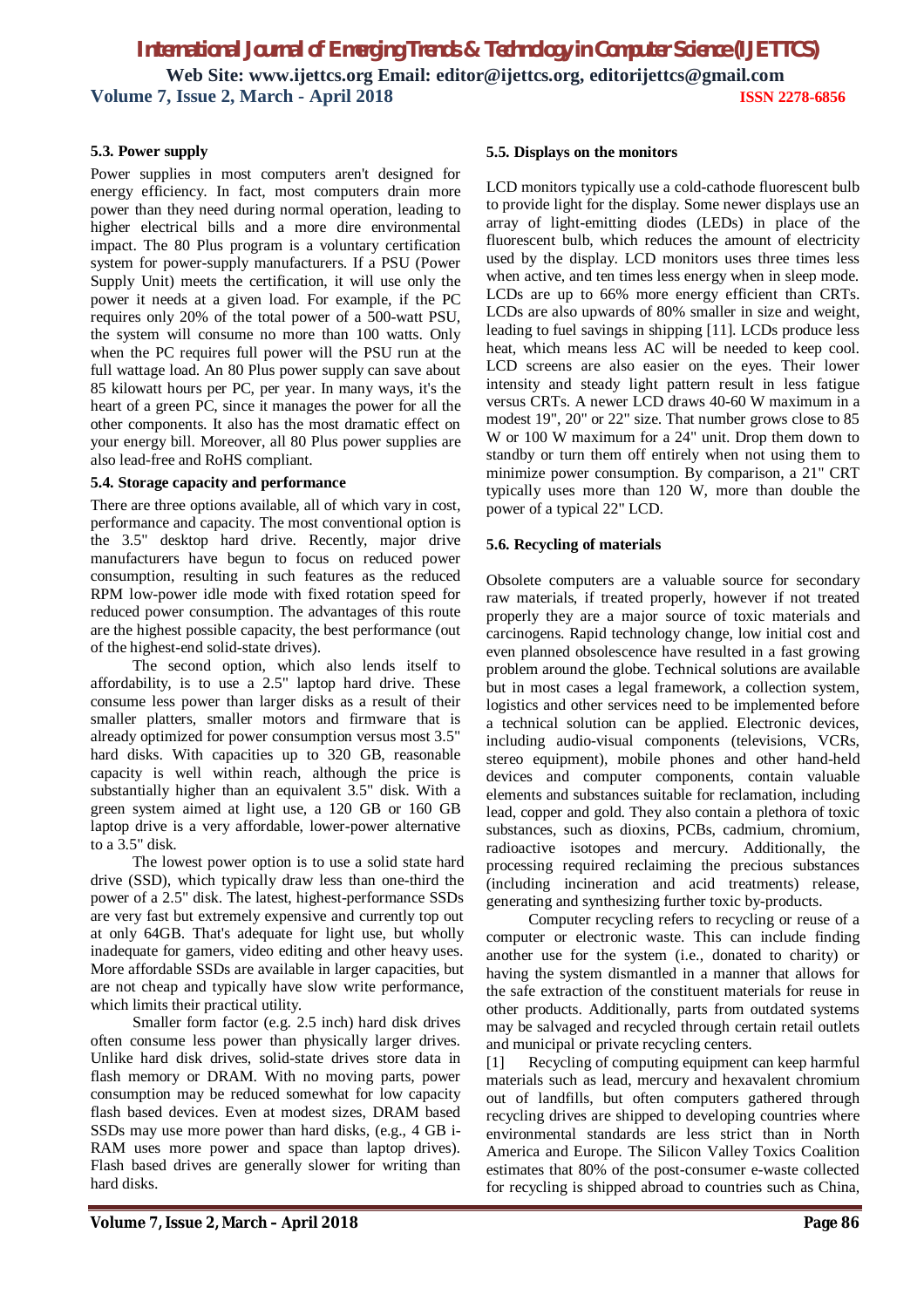India and Pakistan. Computing supplies, such as printer cartridges, paper and batteries may also be recycled as well. [2] While there are several health hazards, when it comes to dealing with computer recycling some of the substances you should be aware of; (i) Lead is common in CRTs, some batteries and to some formulations of PVC. It can be harmful if not disposed of properly, (ii) Mercury is common in fluorescent tubes. With new technologies arising, the elimination of mercury in many new model computers is taking place, (iii) Cadmium is present in some rechargeable batteries. It can be hazardous to skin if exposed for too long, and (iv) Liquid crystals are another health hazard that should be taken into consideration although they do not have the nearly the same effects as the other chemicals.

Most major computer manufacturers offer some form of recycling, often as a free replacement service when purchasing a new PC. At the user's request, they may mail in their old computer, or arrange for pickup from the manufacturer. Individuals looking for environment-friendly ways in which to dispose of electronics can find corporate electronic take-back and recycling programs across the country. Open to the public (in most cases), corporations nationwide have begun to offer low-cost to no-cost recycling and have opened centers nationally and in some cases internationally. Such programs frequently offer services to take-back and recycle electronics including mobile phones, laptop and desktop computers, digital cameras and home and auto electronics. Companies offer what are called "take-back" programs that provide monetary incentives for recyclable and/or working technologies.

# **5.7. Telecommuting**

Teleconferencing and tele-presence technologies are often implemented in green computing initiatives. The advantages are many; increased worker satisfaction, reduction of greenhouse gas emissions related to travel and increased profit margins as a result of lower overhead costs for office space, heat, lighting etc. The savings are significant and the average annual energy consumption for U.S. office buildings is over 23 kilowatt hours per square foot, with heat, air conditioning and lighting accounting for 70% of all energy consumed. Other related initiatives, such as hotelling, reduce the square footage per employee as workers reserve space only when they need it. Many types of jobs-sales, consulting and field service integrate well with this technique.

Rather than traveling great distances, in order to have a face-face meeting, it is now possible to teleconference instead using a multiway video phone. Each member of the meeting, or each party, can see every other member on a screen or screens and can talk to them as if they were in the same room. This brings enormous time and cost benefits, as well as a reduced impact on the environment by lessening the need for travel.

# **5.8. Cloud computing**

Cloud computing has recently received significant attention, as a promising approach for delivering

information and communication technology (ICT) services by improving the utilization of data center resources [12, 13]. In principle, cloud computing is energy-efficient technology for ICT provided that it's potential for significant energy savings that have so far focused on only hardware aspects, can be fully explored with respect to system operation and networking aspects also. Cloud computing results in better resource utilization, which is good for the sustainability movement for green technology [14].

# **5.9. Data compression**

In enterprise, huge amount of data that is stored is someway or other duplicated information. Information system backups are true example of such duplicated data. Intelligent compression techniques can be used to compress the data and eliminate duplicates help in cutting the data storage requirements.

#### **5.10. Other energy efficient methods**

For improvement of computer efficiency, particular specifications could help to improve energy efficiency [15]. For example:

- Use a low power desktop or a laptop computer (40-90 watts) rather a higher power desktop (e.g. 300 watts).
- Higher-quality power supplies can be over 80% efficient; higher energy efficiency uses less power directly and requires less power to cool as well. As of 2007, 93% efficient power supplies are available.
- Buy hardware from manufacturers that have a hardware recycling scheme, and recycle your old computer equipment rather than sending it to landfill.
- Use of toxic materials like lead can be replaced by silver and copper.
- Replace your CRT screen with an LCD screen.
- Keep your PC or laptop for at least 5 years. If you're leasing, shift to a 5 year period. This reduces resource and energy consumption associated with the manufacture and distribution of PCs by 40%, compared to replacing PCs every 3 years which is current corporate practice.
- Use Linux (such as Ubuntu), which requires less resources than many other operating systems on an older computer as a spare or a file server.
- Use server virtualization to aggregate multiple underutilized servers onto more energy efficient server infrastructure.
- Use server and/or web-based applications where possible to extend desktop service life and reduce desktop software maintenance. Establish policies governing the acquisition, usage and disposal of computer hardware to minimize energy consumption and environmental impact.

# **6. GREEN INITIATIVE**

Several green initiatives have currently been undertaken in the computer industry to maximize energy efficiency and ewaste recycling process [16, 17]. To purchase the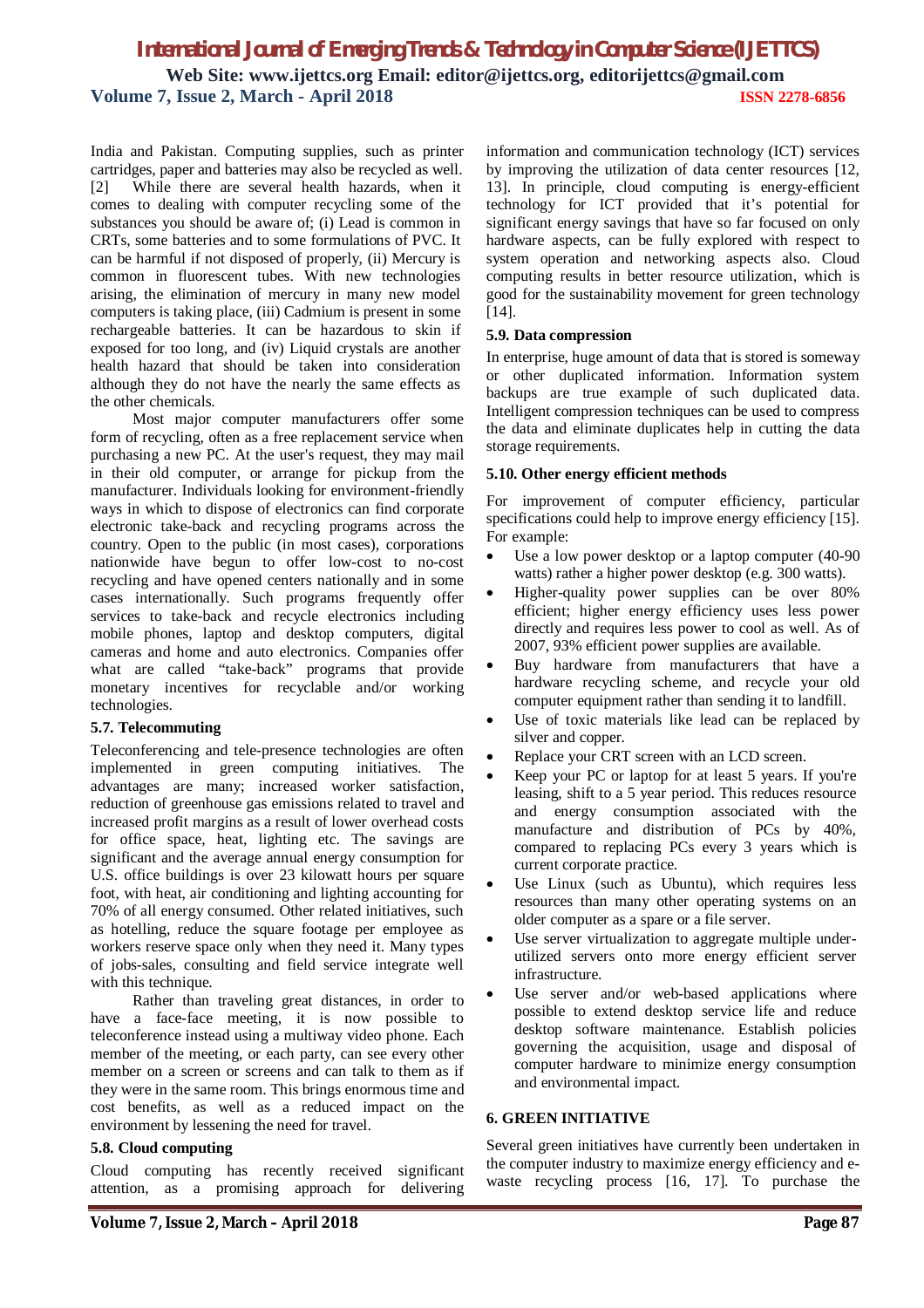computers and other electronic equipment's like routers, printers, air-conditioners etc., the following procurement initiatives could be adopted: (i) Establish standards and benchmarks to define purchasing policy for computers, (ii) Determine environmental evaluation criteria to compare technologies and components, (iii) Utilize reliable third party monitoring and testing organizations independent of suppliers, and (iv) Use existing computer templates from systems contracting tenders as bench-marked specifications for comparative purposes.

The user departments would have to accept these terms and be willing to incorporate Eco-labels and other environmentally friendly functionality into their specifications. Report/update purchase activity in support of green initiatives, including day-to-day progress to sustainability coordinator for incorporation of awareness program.

#### **6.1. Upgrade with efficient components**

Upgrading inefficient components inside of a computer can improve a computer's overall efficiency, although higher cost is sometimes a prohibiting factor, with component upgrades sometimes requiring other prerequisite components to be replaced first. A more cost effective alternative to component upgrades is to deliberately seek the greenest computer available when it comes time for replacement.

#### **6.2. Download software**

Instead of buying software on disks in plastic packaging, try to download it from the web. Downloading of software saves the materials, packaging, manufacturing and transport costs of a tangible copy and electronic downloads are often cheaper than their counterparts sold in the shops.

# **6.3. Green purchasing**

Green purchasing is the most important purchasing method adopted now-a-days. Customers of every category are being encouraged for green purchasing. One of the ways is purchasing electronic products having labels such as EPA Energy Star (US), TCO 95 (Sweden), and Blue Angel (Germany). This is also encouraging for the companies to manufacture greener products that consumes less power and creates less harm to environment. Different strategies are being followed by different companies in different countries to manufacture their products green.

# **6.4. Printers and multifunctional devices**

It is observed that generally color laser consume much power than ordinary laser printers not only in standby mode but also in sleep mode so there must be proper settings for the printers with respect to the power consumptions.

# **6.5. Communications and network**

Telephone lines, W-LAN routers, DSL modems which are used at any moment in the 24 hours, so there is no standby mode for these devices thereby they are consuming much power so they should be manufactured with low power consuming materials.

# **6.6. External hard disks**

When these devices are connected to the system, they continuously use the power consumption whether they are not in use for read and writing the disk, only few models are manufactured sophisticatedly in the power saving modes, of which Seagate devices are commendable.

# **7. CONCLUSION**

The tremendous growth of IT industries is slowly poisoning the environment. Green computing is an approach that can satisfy the growing demand for network computing without putting such pressure on the environment. Processor and systems could be designed which do not increase demands on the environment, but still provide an increased amount of processing capability to customers to satisfy their business needs. Now the time has come to think about the efficient use of computers and the resources, which are non-renewable. It opens a new window for the new entrepreneurs for harvesting with E-waste material and scrap computers. Green computing is not about going out and designing biodegradable packaging for products. The features of a green computer of tomorrow would be such as energy efficiency, manufacturing and materials, recyclability, service model and self-powering. Green computer will be one of the major contributions, which will break down the 'digital divide', that separates the information rich from the information poor.

# **REFERENCES**

- [1] Soomro T.R., and Sarwar M., "Green computing: From current to future trends". World Academy of Science, Engineering and Technology, Vol. 6, Issue 3, pp. 457- 460, 2012.
- [2] Garg, P., Bhatnagar, S., and Deepali, "Green Computing". International Journal of Engineering Sciences, Vol. 3, pp. 81-86, 2014.
- [3] http://www.greencomputing.co.in
- [4] Harbla, A., Dimri, P., Negi, D., and Chauhan, Y. S., "Green computing research challenges: A review", International Journal of Advanced Research in Computer Science and Software Engineering, Vol. 3, Issue 10, pp. 1075-1077, 2013.
- [5] Chakravarthy, V.J., and Kumar ,H., "Green computing - towards green future". International Journal of Research in Engineering and Advanced Technology, Vol. 1, Issue 1, 2013.
- [6] Anam A., and Syed A., "Green computing: E-waste management through recycling". International Journal of Scientific and Engineering Research, Vol. 4, Issue 5, pp. 1103-1106, 2013.
- [7] Mala A., and Uma Rani C., "Green computing: Issues on the monitor of personal computers". International Journal of Engineering and Science, Vol. 3, Issue 2, pp. 31-36, 2013.
- [8] Kurp P., "Green Computing". Communications of the ACM, Vol. 51, Issue 10, pp. 11-15, 2008.
- [9] Rana P., "Green computing saves green". International Journal of Advanced Computer and Mathematical Sciences, Vol. 1, Issue 1, pp. 45-51, 2010.